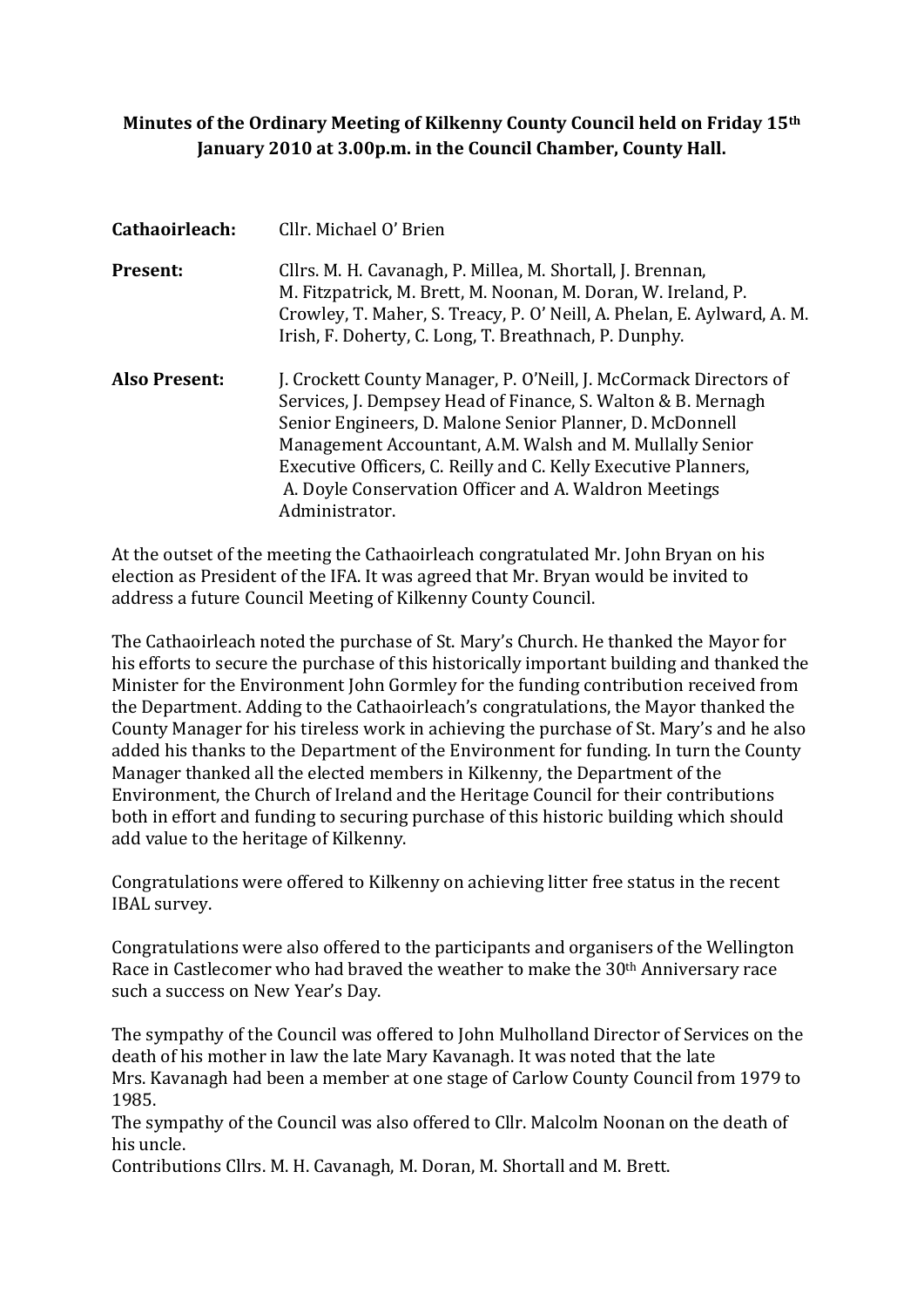Votes of Sympathy:-

- Margaret Dermody, Knockmoylan, Mullinavat, Co. Kilkenny on the death of her father John Fitzpatrick.
- Josh Fripps, Dungooley, Carrigeen, Co. Kilkenny on the death of his father Michael Fripps.
- Sarah Roche, Robinstown, Glenmore, Co. Kilkenny on the death of her mother Mary Roche.
- Joan Ryan, Ballygorey, Mooncoin, Co. Kilkenny on the death of her mother Ellen Walsh.
- The Connolly Family, Castletobin, Piltown, Carrick on Suir, Co.Kilkenny.
- Pat Murphy, Smithstown, Maddoxtown, Co. Kilkenny on the death of his father Paul Murphy.
- Noel & Mary Moore, Columcille, Thomastown, Co. Kilkenny on the death of Dick Moore.
- Frank Costello, Ballyhale, Co. Kilkenny on the death of his brother John Costello.
- Mrs. Mary Moore, Columcille, Thomastown, Co Kilkenny on the death of her husband Richard Moore.
- Mary Ireland, Stonecarthy, Stoneyford, Co. Kilkenny on the death of her brother John Costello.
- Edward & Chris Walsh, Ennisnag, Stoneyford, Co. Kilkenny on the death of their son Edward Walsh Jnr.
- Noreen Fitzpatrick, Kilcreddy, Ballyhale, Co. Kilkenny on the death of her father John Fitzpatrick.

It was agreed following cross party support that a note would be issued to the members and staff of Kilkenny County Council looking for voluntary contributions toward a fund to be set up in respect of the recent earthquake in Haiti.

Contributions Cllrs. M. H. Cavanagh, A. Phelan and E. Aylward.

Before commencement of the items on the agenda of this meeting a discussion took place regarding the response of Kilkenny Local Authorities to the recent severe weather in County Kilkenny. Tributes were paid by the Cathaoirleach, Mayor, Members and County Manager:-

• To the members of the Emergency response team, the County Council and Borough Council, Civil Defence, HSE, Garda Siochana, Army, Emergency Services and IFA for their

co-ordinated response throughout the duration of the situation which arose throughout the City and County.

- To the members and officials who initiated the coordinated inter agency response.
- To the local media for their communications throughout the recent crisis. Particular tribute was paid to KCLR for their ongoing community response during the past weeks.
- Congratulations were sent to the staff of Kilkenny County Council both the indoor staff who manned the phones and the outdoor staff who attended the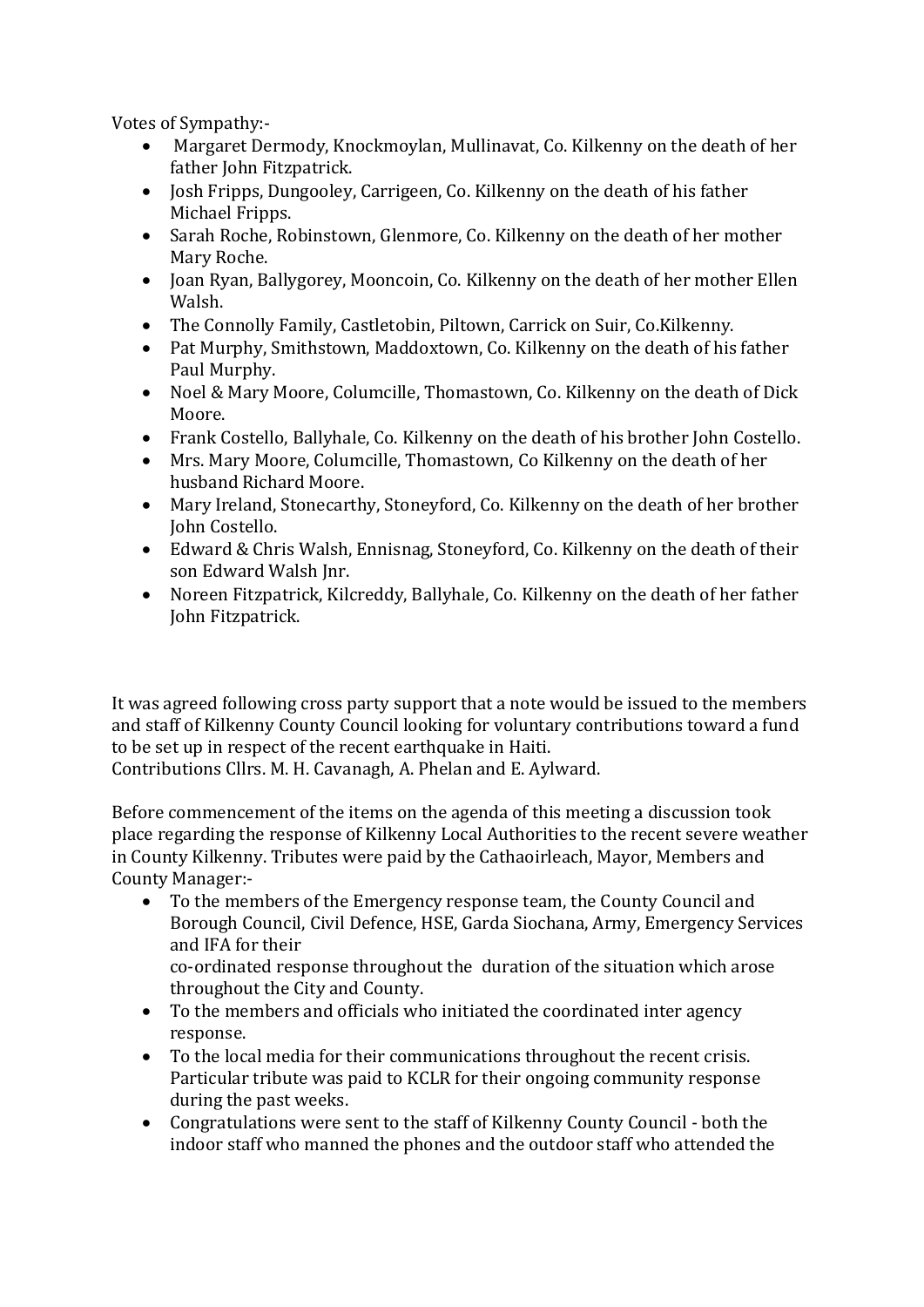emergency situations. Particular thanks were offered to the staff at area level who worked ongoing unsocial hours over the Christmas period.

• Congratulations were given to community groups and individuals who responded in such a spirited way to the difficulties.

It was proposed by Cllr. M. H. Cavanagh, Seconded by Cllr. M. Doran and resolved:- "That Kilkenny County Council write to the Department of Environment, Heritage and Local Government to seek recoupment of the costs incurred by Kilkenny Local Authorities which are believed to be in excess of  $£550,000$ .

Simon Walton, Senior Engineer presented a report to the members which outlined the response of Kilkenny Local Authorities to the recent severe weather covering the period December 12th to January 13th. This report detailed the level of salting which took place over that period, the co-ordinated response, the number of calls which had come through the operations centre, roads and traffic management, humanitarian responses and problems arising for water services. It was noted that over 2500 calls had been received from members of the public in the 5 day period from Saturday 9th of January until Wednesday 13th of January and verbal advice issued to 1300 people.

Philip O' Neill Director of Services for Water informed the meeting that the level of water supplies were improving rapidly and that water restrictions were being lifted from most areas. He thanked the public who had conserved water during that time and appealed to owners of vacant properties to inspect their property as a number of severe leaks had been reported from such premises.

He confirmed to the meeting that over 2500 people had collected water from the various fire stations around the county.

It was agreed that Kilkenny County Council's response to the recent severe weather would be placed as an item on the agenda for all the next area meetings and that a formal report emerging from feedback from members at these meetings would come before a future Council Meeting.

Contributions Cllrs. P. Dunphy, M. Doran, M. H. Cavanagh, M. Noonan, T. Breathnach, P. O' Neill, P. Millea, T. Maher, S. Treacy.

# **1. Confirmation of Minutes - Dearbhú Miontuairiscí:**

**(a)** Minutes of Ordinary Meeting of Kilkenny County Council held on 21st December, 2009

Proposed by Cllr. M. Brett, Seconded by Cllr. P. Dunphy and resolved:- "That the Minutes of Ordinary Meeting of Kilkenny County Council held on 21st December, 2009 copy of which had been circulated to each member with the agenda be and are hereby approved".

It was agreed that a follow up letter would be issued in respect of the notice of motion sent to the Department regarding compensation for flood damage.

**(b)** Minutes of Statutory Budget Meeting held on Monday 14th of December, 2009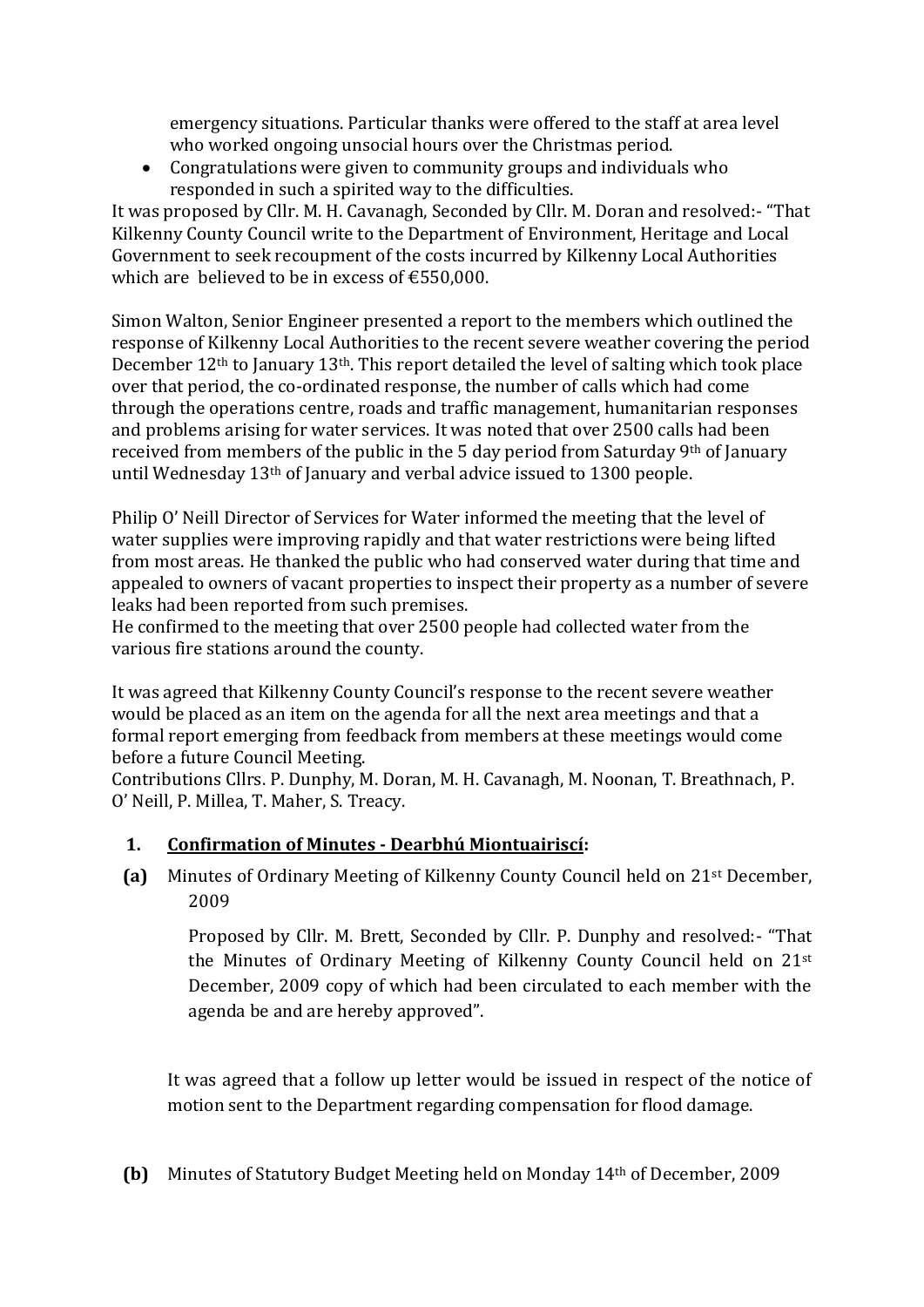Proposed by Cllr. T. Maher, Seconded by Cllr. M. Shortall and resolved:- "That the Minutes of Statutory Budget Meeting held on Monday 14th of December, 2009 copy of which had been circulated to each member with the agenda be and are hereby adopted".

# **2. Business prescribed by Statute, Standing Orders or Resolutions of the Council.** - **Gnó forordaithe do réir Reachtaíochta, Orduithe Seasta, nó Rúin an Chomhairle.**

# **Housing & Other Disposal - Tithíocht & Díuscairt Eile**

# **(a) Corporate - Gnóthaí Corparáideacha**

Presentation regarding operation of the Watershed Complex

This presentation was made by Mr. Dermot Gaynor the CEO of the Water Shed.

The first section of the presentation consisted of a review of the operation of the Water Shed during 2009, the period covering roughly 12 months since the opening of this facility. In making the presentation, Dermot Gaynor informed the meeting that the success of the Watershed was a vindication of the vision and commitment of the Borough and County Council's with there being usage of the facility and significant positive feedback.

The presentation covered the business model, detailed the number of visits during the first year, outlined the user mix, gave details of membership and confirmed that the facility traded marginally ahead of a break even basis for its first year. Dermot Gaynor informed the meeting that 23 permanent jobs had been created with 24 part time and free lance staff in employment.

The second part of the presentation outlined future plans and development as well as covering the key challenges facing the facility in the future.

Following the presentation, the Cathaoirleach thanked Dermot Gaynor for both his presentation and for how the facility had run over the first 12 months. Members contributing expressed satisfaction with how the facility had operated over its first year. There were a number of queries and suggestions from members covering areas such as; the pricing structure for College students and over 55's, inclusion in promotional and tourism brochures, creating a link with the forthcoming Olympics in London and creating linkages with health service providers to assist rehabilitation in appropriate cases.

Contributions Cllrs. M. Brett, M. Fitzpatrick, M. Noonan, M. Doran, A. Phelan, P. Crowley, T. Maher, T. Breathnach.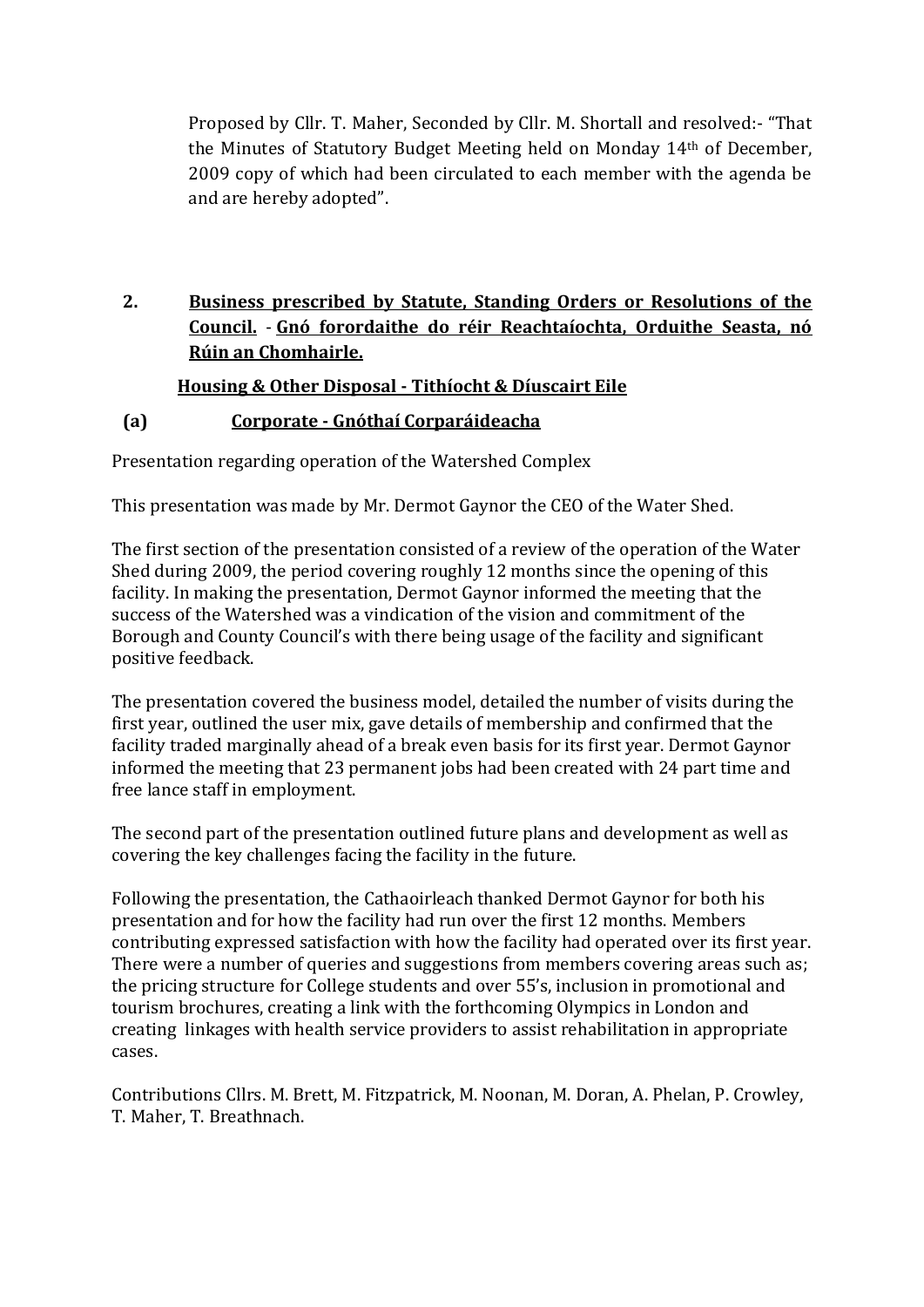# **(b) Housing**

# Annual Housing Report 2009

It was proposed by Cllr. M. Fitzpatrick, Seconded by Cllr. B. Ireland and resolved: - "That the Annual Housing Report for 2009 be and is hereby agreed".

It was agreed that as a detailed debate had taken place at the December meeting that the report would be taken as read.

At this juncture it was agreed that item C(ii) would be taken.

# **(c) Planning – Pleanail**

**(ii)** Proposed Variation 1(a) &(b) to Kilkenny County Development Plan 2008-2014.

Proposed by Cllr. P. O' Neill, Seconded by Cllr. T. Maher and resolved:- "We the members of Kilkenny County Council, having considered the proposal to make Variation 1 (a) & (b) to Kilkenny County Development Plan 2008-2014 under Section 13 of the Planning & Development Acts 2000-2007, and having considered the County Manager's Report as circulated on the 22nd December 2009 prepared in accordance with Section 13 (4) of the above act, do hereby consider that the County Development Plan should be varied in accordance with the procedures under Section 13 of the Planning & Development Acts 2000-2007, and with our decision made at a meeting of Kilkenny County Council held on the 15<sup>th</sup> January 2010".

# **(d) Community & Enterprise - Pobal agus Fiontar**

Five Year County Library Development Plan- Deferred.

| 3. | Urgent Correspondence - Comhfhreagras Práinneach |  |
|----|--------------------------------------------------|--|
|    |                                                  |  |

None

- **4. Business adjourned from a previous Meeting - Gnó ar athló ó chruinniú roimhe seo:** None
- **5. Fix Dates and Times of Meetings - Dátaí agus Amanta do chruinnithe a shocrú:**

Schedule of meetings from January-March – Agreed.

# **6. Consideration of Reports and Recommendations of Committees of the Council - Plé ar Thuairiscí agus Moltaí ó Choistí an Comhairle:**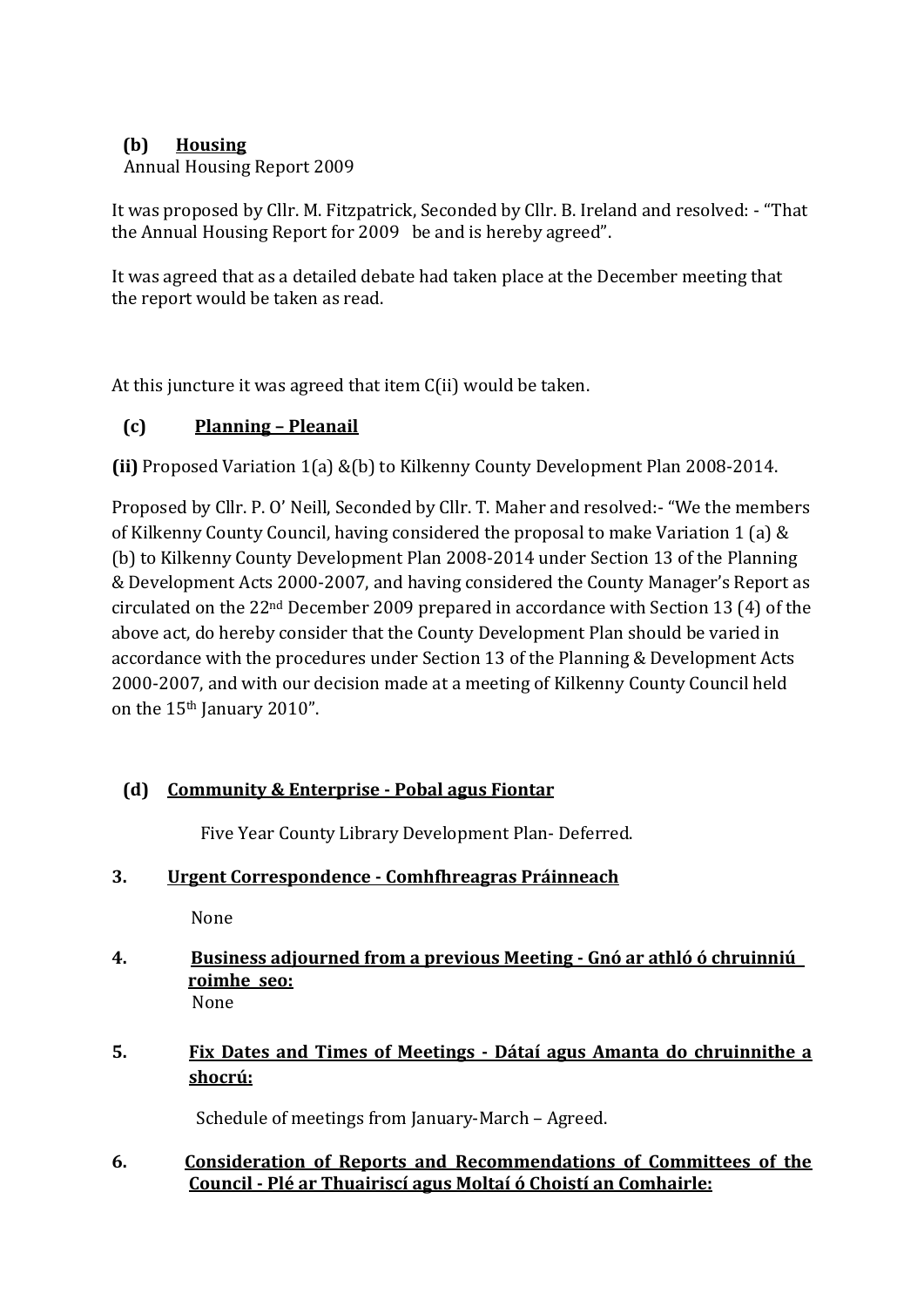None

# **7. Other Business set forth in the Notice convening the Meeting -**

# **Gnó Eile romhainn i bhFógra reachtála an Chruinnithe**

None

### **8. Education & Training**

Conferences – Request for approval to attend as per circulated list – Agreed.

# **9. Matters Arising from Minutes - Gnótha ag éirí as Miontuairiscí**

None

#### **10. Any Other Business - Aon Ghnó Eile**

None

# **11. Notices of Motion - Fógraí Rúin:**

None

# **12. Notices of Motion from other local authorities seeking support of Kilkenny County Council County Council - Fógraí i dtaobh Rúin ó Údaráis Áitiúla eile ag lorg tacaíochta ó Chomhairle Chontae Chill Chainnigh:**

None

At this juncture the meeting reverted to item C (i) under Planning.

# **(c) Planning – Pleanail**

**(i)** Proposed Additions to and Deletions from the Record of Protected Structures for County Kilkenny.

Introducing this item the County Manager confirmed to the meeting that a decision on whether or not to add or delete a structure from the record of protected structures must be made not later than 12 weeks after the closing date for submissions. i.e. the date of this meeting.

Noting that a number of representations and submissions had been made, he informed members that in the case of a decision by the elected members not to add a structure recommended for inclusion by the Minister for the Environment, following the publication of the NIAH survey, the planning authority shall inform the Minister for the Environment in writing of the reason for the decision. He also informed members that if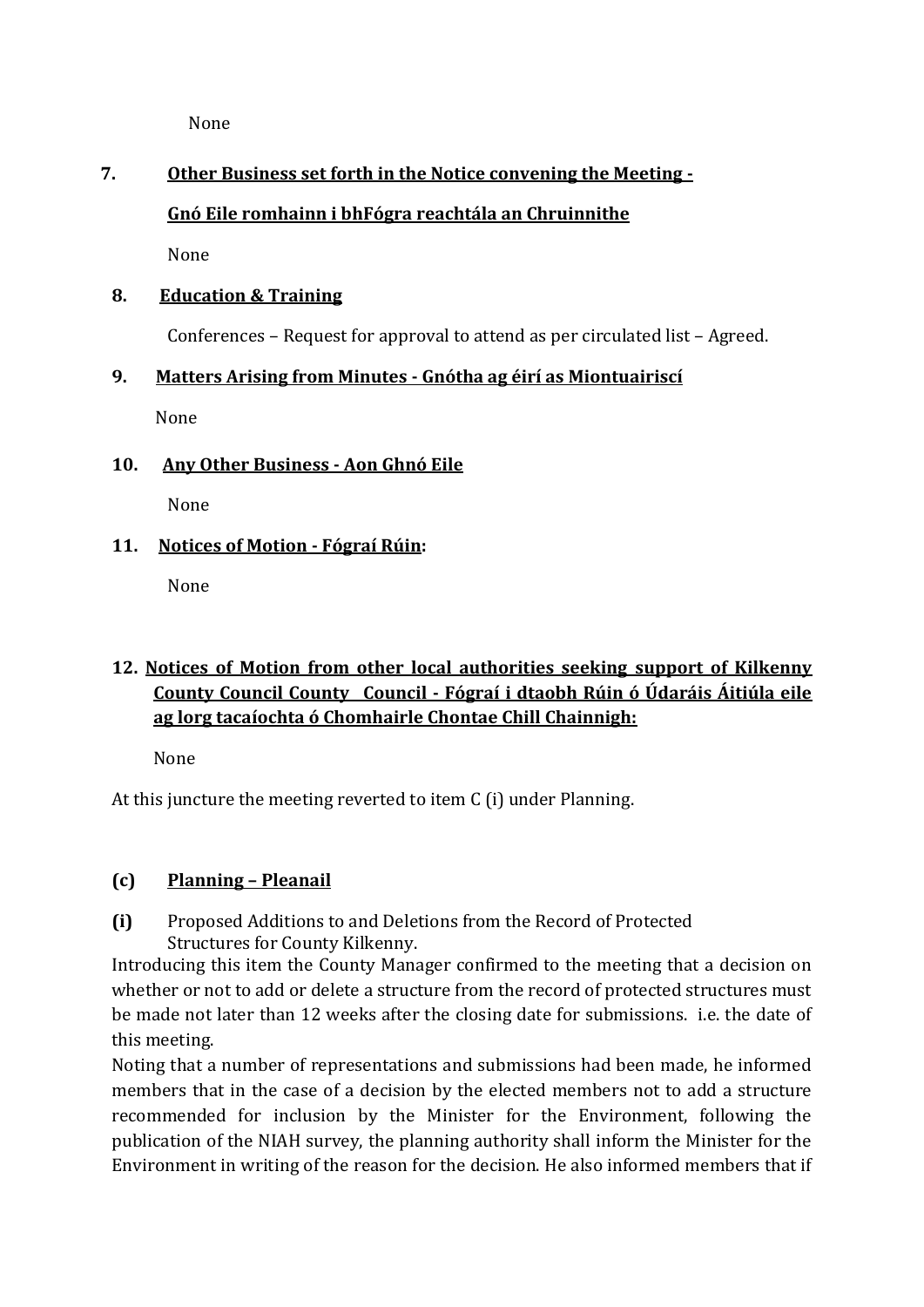the members decided in these instances not to add a building to the record of protected structures, there must a valid reason for doing so and this reason must be given by the elected members.

Denis Malone Senior Planner, drew member's attention to the report circulated for the December meeting together with the letter sent to members on the  $21<sup>st</sup>$  of December and the report circulated before this meeting outlining a number of corrections to the original report. Relevant extracts from the NIAH Survey had been circulated to members together with a list of proposed additions and deletions for which submissions and representations had been made.

Following a discussion on the implications of inclusion on the Record of Protected Structures and a discussion on how this item should proceed, there was agreement that for structures included in the reports where no submission was received, the Record should reflect the recommendations in the reports circulated. Where submissions had been received, it was agreed that members would seek agreement on these specific items following discussion at this meeting .

At this juncture, it was agreed that the members would now look at these specific items and confirm their agreement whether the additions should remain on the report or be "delisted" by way of majority vote indicated by show of hands.

Much of the debate took place when discussing the first structure in order to establish a method for proceeding with the other structures under discussion.

# **C. 567** Dwelling at Mill Street, Thomastown

Decision taken not to add the building to the Record of Protected Structures following majority vote of Kilkenny County Council.

Reasons for decision - "The building is currently uninhabitable. Nothing of architectural merit remains as alterations have been carried out. The roof is not slated as stated in the NIAH survey but consists of synthetic tiles. The façade of the house is of modest architectural aspirations. However, the inside of the house is in poor repair".

# **C. 569** Dwelling at the Mall, Thomastown

Decision taken not to add the building to the Record of Protected Structures following majority vote of Kilkenny County Council.

Reasons for decision: - "The house at this property had not been a protected structure in 2008 at the time the current owner purchased same. As there may be a development taking place adjacent to this site it would be premature to have same included in the Record of Protected Structures".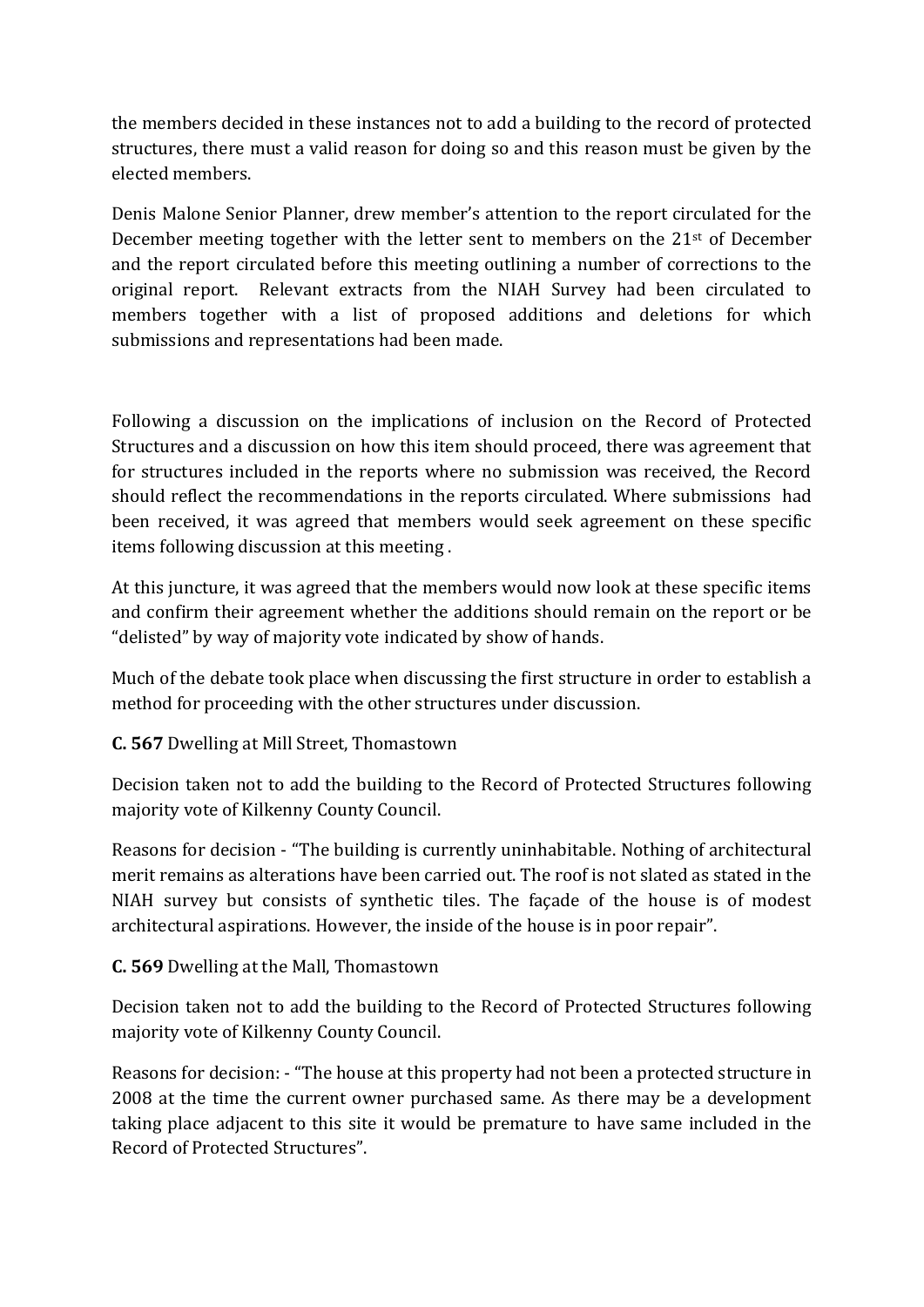**C. 580** 2 Noreview Terrace, Thomastown

Add to RPS as per report

**C.581** Dwelling at Maudlin Street

Add to RPS as per report.

**C. 590** House at Lady well Street, Thomastown

Add to RPS as per report.

**C. 591** House at Ladyswell, Thomastown

Decision taken not to add the building to the Record of Protected Structures following majority vote of Kilkenny County Council

Reasons for decision: - "The national inventory of architectural heritage is inaccurate".

**C.593** (1) Maudlin Street, Thomastown.

Add to RPS as per report.

**C.605** House at Maudlin Street, Thomastown

Add to RPS as per report.

**C.609** 3 Noreview Terrace, Thomastown

Add to RPS as per report.

**C.610** Building with Dormer Attic, The Quay, Thomastown

Add to RPS as per report.

At this juncture it was proposed by Cllr. P. Millea, Seconded by Cllr. P. O' Neill and resolved: - "That Standing Orders be extended until 6.30 p.m. to allow this item to be concluded.

**C.612** Nore View Terrace, Thomastown

Add to RPS as per report.

**C.634** Dwelling at Barrow Lane, The Quay, Graignamanagh

Decision taken not to add the building to the Record of Protected Structures. Reason for decision: The building is located in the Architectural Conservation Area for Graiguenamanagh and it is felt that this affords sufficient protection to the building.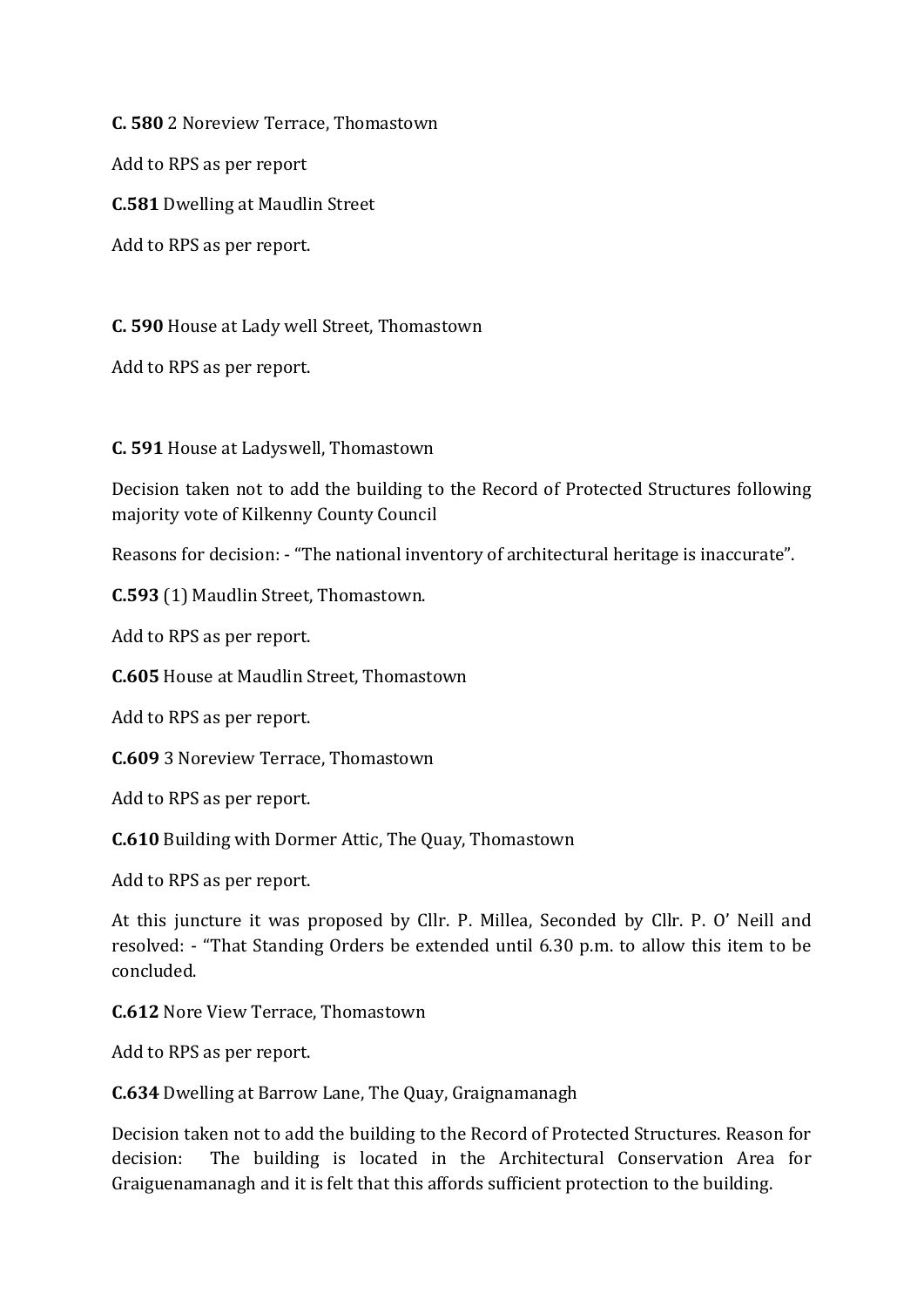It was noted that the reference should read Barrow Lane, Graignamanagh and not "Narrow Lane" as appears in the Inventory.

**C.652** House High Street, Castlecomer

Add to RPS as per report

**C. 653** Cushendale, Wollen Mills, High Street, Graignamanagh

Add to RPS as per report.

**C.683** 93/94 Kilkenny Street, Castlecomer

Add to RPS as per report.

**C. 688** House Kilkenny Street, Castlecomer

Add to RPS as per report.

**C.768** Callan Motor Garage, Green Lane Lower, Callan

It was agreed by majority vote that this entry should not be added to the Record of Protected Structures for County Kilkenny.

Reasons for decision: - "The Structure is a galvanised structure and therefore of little architectural heritage. Contrary to the entry in the National Inventory of architectural heritage, the property was never a cinema".

**C. 800** Dwelling at Mill Street, Callan (James Ryan)

It was agreed by a majority vote that this entry would not be added to the Record of Protected Structures.

Reasons for decision: - "Inclusion on this register may prevent the redevelopment of the building. This building is placed on a site which is waiting to be developed to provide a new health care facility including a pharmacy on this site which would hugely enhance the community where this structure is based".

**C.810 & 812** Granite Building at New Ross Road, Graiguenamanagh.

Add to RPS as per report.

**C.832** Thatched cottage, Baunlusk, Kells Road, Kilkenny.

**C.834** Thatched cottage, Kylenaskeagh, Cuffesgrange

**C.836** Thatched Cottage, Skeaghacloran, Callan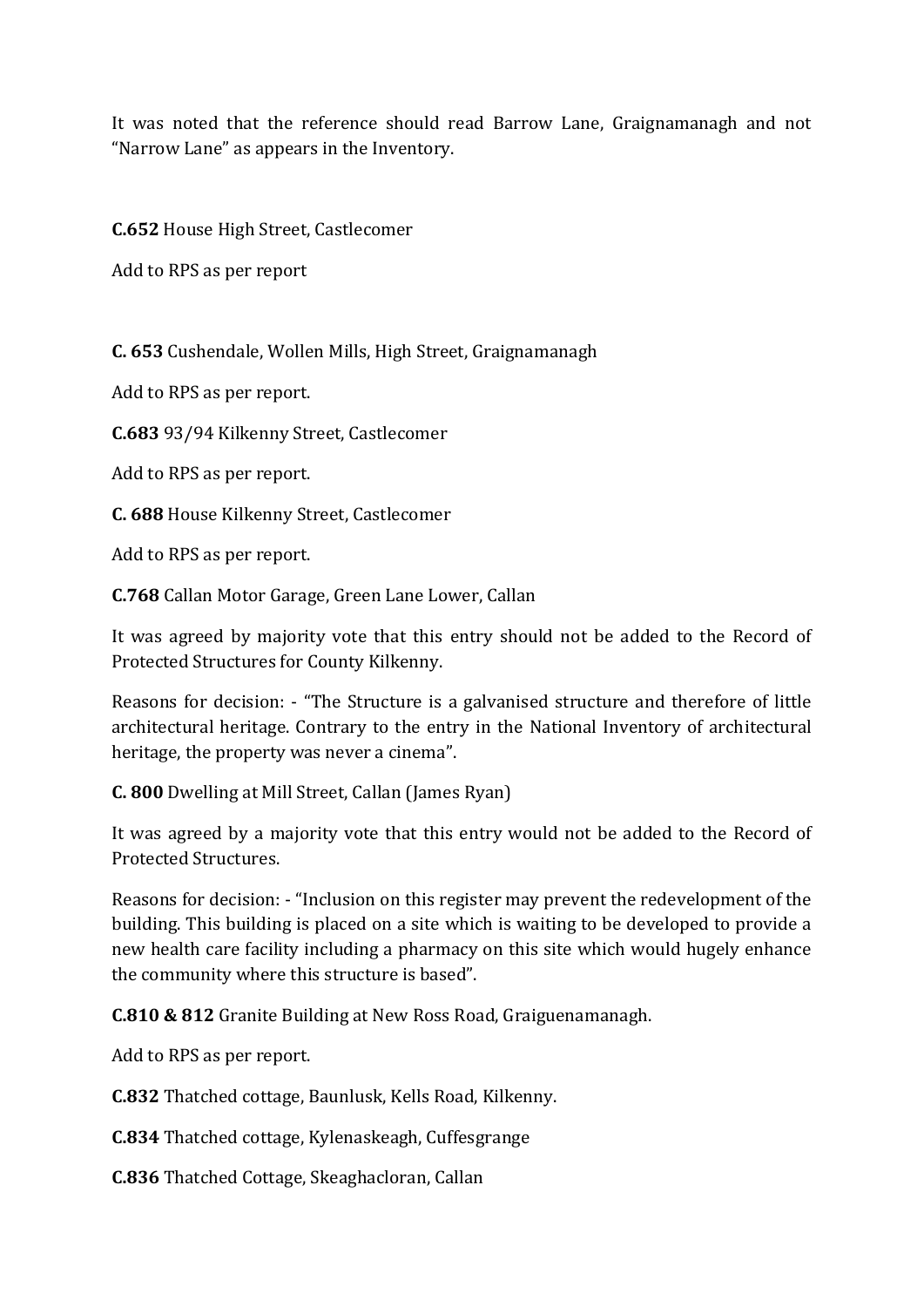**C.837** Thatched Cottage, Ahanure North, Callan

It was agreed that all thatched cottages included as proposed additions to the record of protected structures to County Kilkenny be added to the RPS as per report.

During a discussion on this topic the need for funding for thatched cottages was discussed and suggestion came forward that some funding from the second tax for homes could be diverted for same.

**C.841** Richview House, Castlecomer Road.

Add to RPS as per report.

**C.663** "Power" former public House Milepost Village, Slieverue

Add to RPS as per report.

**c. 696** Castlecomer Cooperative Creamery, High Street, Castlecomer

It was agreed by majority vote that only one building on the creamery site should be added to the Record of Protected Structures.

Reasons for decision:- Members felt that as the Creamery house is listed on the RPS that there is sufficient protection. It was agreed that one of the buildings in the creamery site (structure No. 7 as per the submission report received from Carrig Conservation) which is of architectural value should be added to the RPS.

**C. 665** Brothers of Charity complex, Belmount.

Add to RPS as per report.

**C.670** Mountain View House, Rockshire, Ferrybank.

It was agreed by majority vote that this structure would not be added to the RPS.

**C.671** Newrath House, Newrath.

It was agreed that this house would added to the RPS.

There was one structure proposed for deletion from the Record of Protected Structures on the request of the owners

**C.483** Glass house, Gorteen, Belview

Submissions were received on the above requesting for it to remain on the RPS. The Local Authority's recommendation had been to delete it from the Record of Protected Structures.

Following a discussion on the above it was agreed by majority vote that the structure would remain on the Record of Protected Structures.